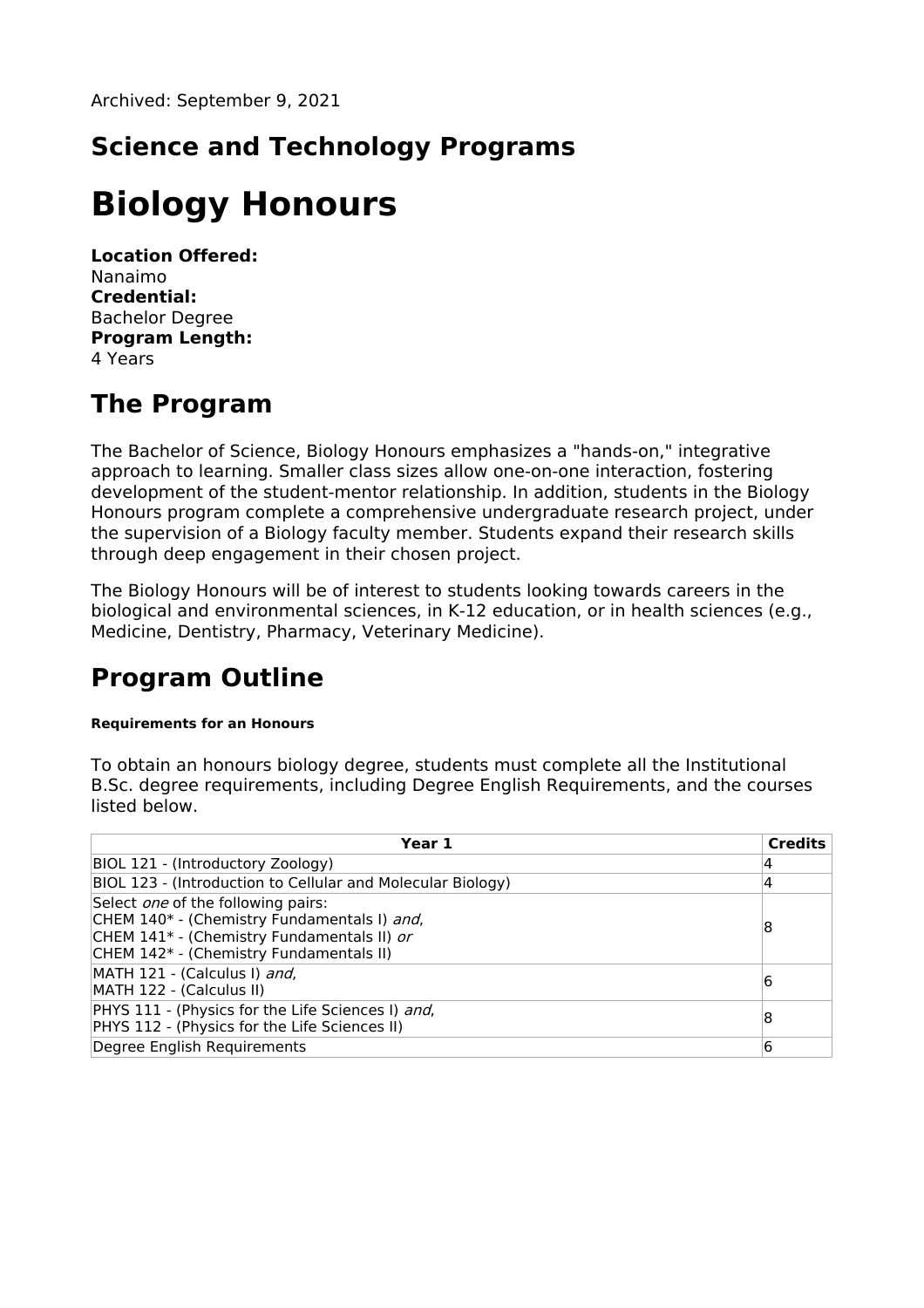| Year 2                                    | <b>Credits</b> |
|-------------------------------------------|----------------|
| BIOL 200 - (Principles of Cell Biology)   |                |
| BIOL 201 - (Principles of Biochemistry I) |                |
| BIOL 202 - (Ecology)                      |                |
| BIOL 210 - (Microbiology I)               |                |
| BIOL 212 - (Genetics)                     |                |
| BIOL 223 - (Botany)                       |                |
| CHEM 231 - (Organic Chemistry I)          | 6              |
| CHEM 232 - (Organic Chemistry II)         |                |
| MATH 203 - (Biometrics)                   |                |

| Years 3 and 4                                                    | <b>Credits</b> |
|------------------------------------------------------------------|----------------|
| BIOL 305 - (Animal Physiology)                                   | 3              |
| BIOL 402 - (Evolution)                                           | 3              |
| BIOL 403 - (Current Topics in Biology)                           | 3              |
| BIOL 491 - (Undergraduate Research Project)                      | 6              |
| Select eighteen upper-level BIOL credits numbered 300 and above. | 18             |
| <b>Specialization Options</b>                                    |                |
| Nine credits from one of the following specialization options:   |                |
| <b>Microbial Biology</b>                                         |                |
| BIOL 332 - (Microbial Ecology)                                   |                |
| BIOL 334 - (Virology)                                            |                |
| BIOL 336 - (Bacterial Genetics)                                  | 9              |
| BIOL 337 - (Biochemistry and Physiology of Microbes)             |                |
| BIOL 432 - (Applied Microbiology)                                |                |
| BIOL 436 - (Pathogenic Microbiology)                             |                |
| <b>Molecular and Cellular Biology</b>                            |                |
| BIOL 341 - (Molecular Cell Biology)                              |                |
| BIOL 342 - (Advanced Biochemistry)<br>BIOL 435 - (Immunology)    |                |
| BIOL 443 - (Developmental Biology)                               | 9              |
| <b>BIOL 445 - (Molecular Genetics)</b>                           |                |
| BIOL 465 - (Endocrinology)                                       |                |
| <b>Aquatic and Terrestrial Ecology</b>                           |                |
| BIOL 310 - (Invertebrate Zoology)                                |                |
| BIOL 315 - (Parasitology)                                        |                |
| BIOL 320 - (Aquatic Ecosystems)                                  |                |
| BIOL 322 - (Terrestrial Ecosystems)                              | 9              |
| BIOL 351 - (Population and Community Ecology)                    |                |
| BIOL 360 - (Intro to Animal Behaviour)                           |                |

#### **The following elective requirements may be taken in Years 1-4:**

- *Six* credits of Non-Science Electives
- Fifteen credits of General Electives

### **Completion Requirements**

- Honours students need a minimum GPA of 3.67 ("A-") on all 3rd and 4th year courses taken within the discipline in order to graduate from an Honours program.
- Honours students must achieve a minimum grade of "A-" in BIOL 491 (Undergraduate Research Project).
- Students who complete the Honours requirements but do not meet these grade requirements will graduate with the Major in Biology.

# **Admission Requirements**